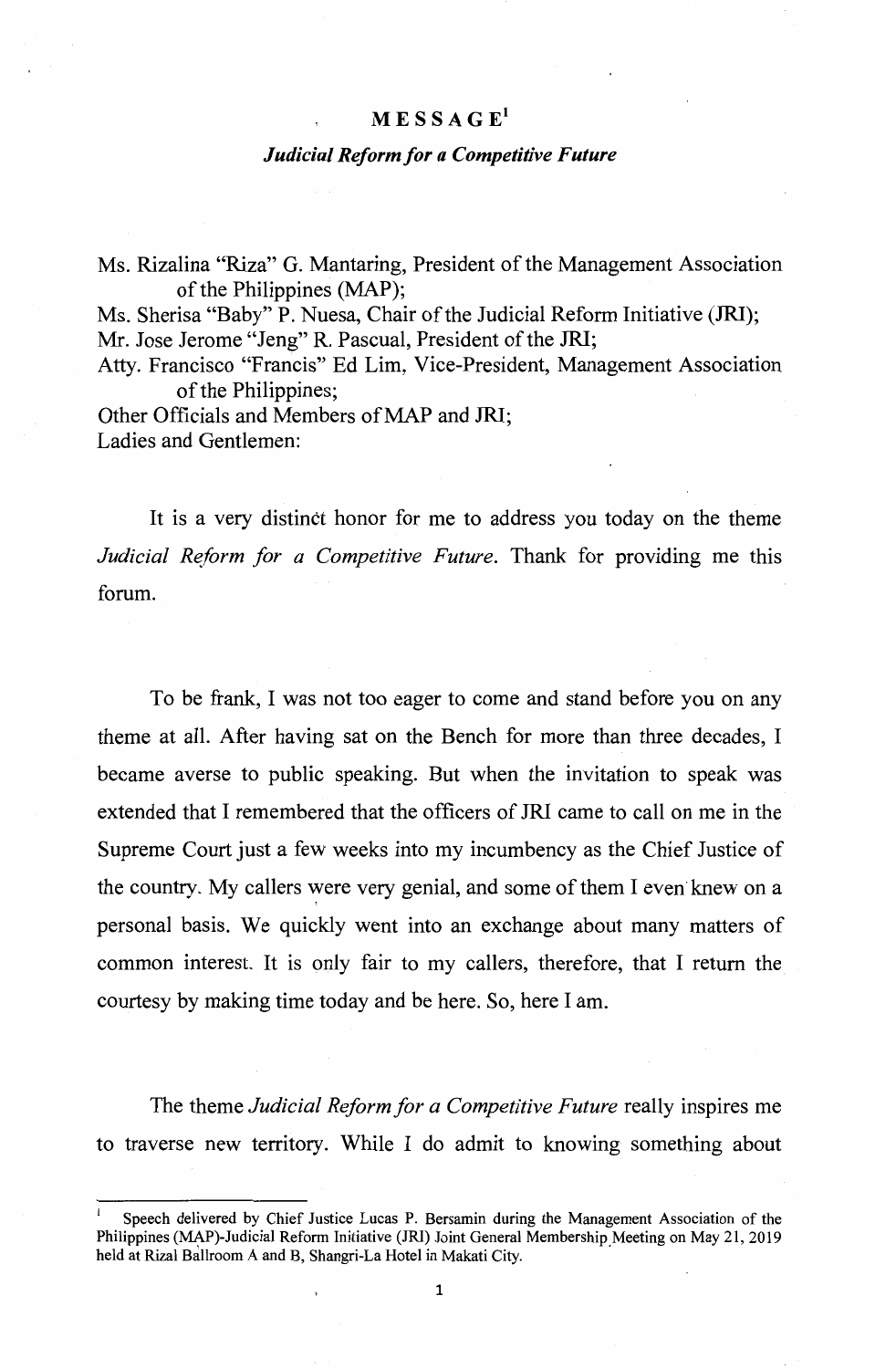judicial reforms for having been on the Supreme Court in the past decade, I have to confess that I may know little about the part of the theme on competitive future. I assume, however, that the theme would simply have me correlate one with the other. The correlation will be the context in which I shall cover the theme of this occasion.

To speak on the several reforms so far undertaken in the administration of justice in the Philippines should be welcome to me as the incumbent Chief Justice. I am certain that Business and Industry are always keen about judicial reforms, whether ongoing, done, or still being proposed, because such reforms surely impact on your sectors. Also, today's occasion is going to enable me to reach out to you who are the leaders, policy-makers, and managers of the wealth-generating sectors of the country, and possibly persuade you to see the Supreme Court as both a political and a social institution established and serving as a catalyst for progress, not as an obstacle to it. Lastly, this occasion furnishes me the rare opportunity for an interaction that very infrequently happens because the Supreme Court, by virtue of its inherent institutional reticence, has traditionally precluded itself from engaging in any dealing or communications with one constituency in the absence of its other constituencies.

The "Philippine Development Plan 2017-2022" that the National Development Authority (NEDA) crafted succinctly explains the crucial role of the administration of justice in the task of nation building, as follows:

Providing justice is a crucial element in enhancing the social fabric. It serves as a deterrent to those intending to violate the law, provides recompense and closure to the victims of those who violate the law, and gives a chance to those convicted of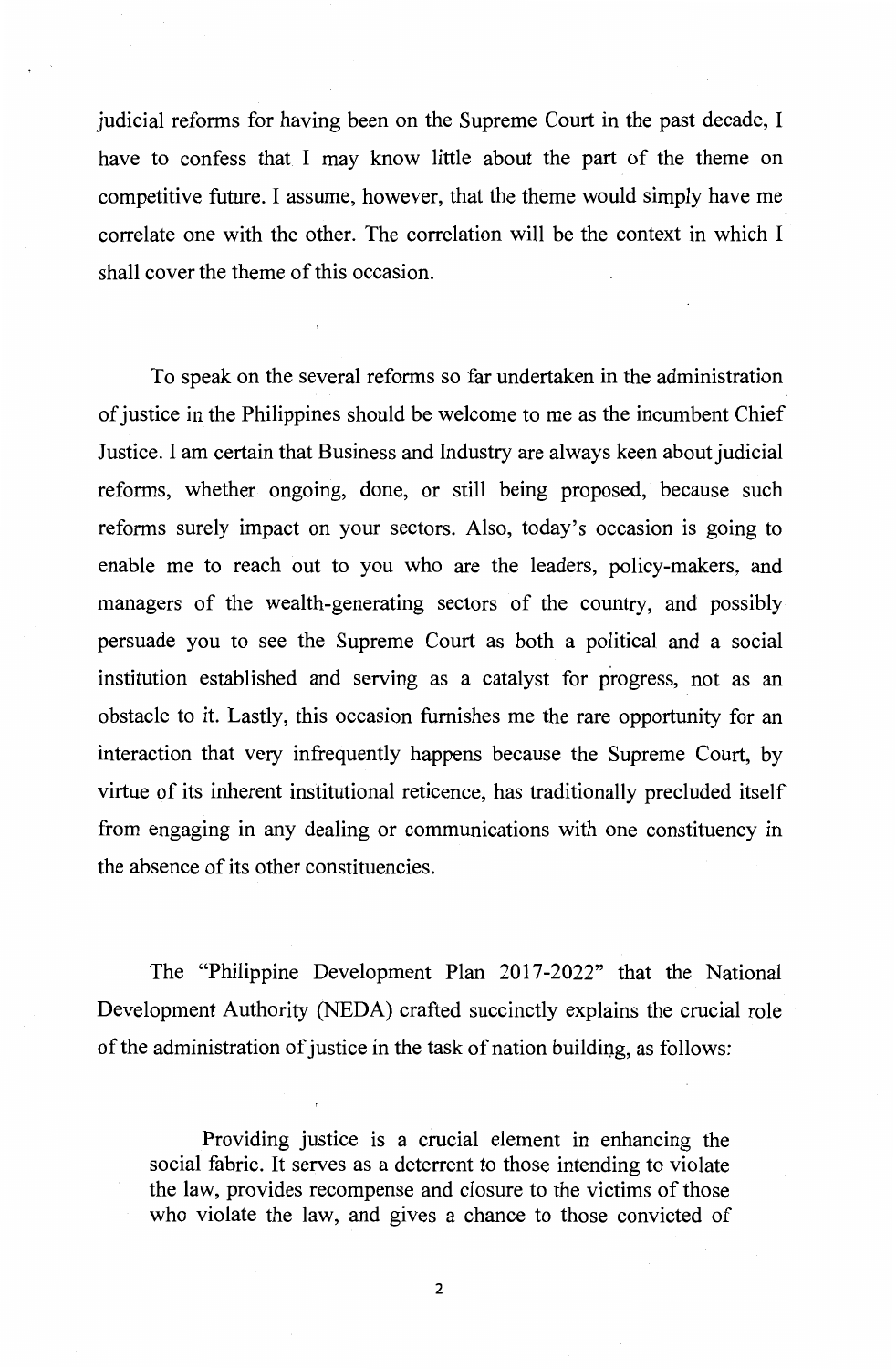violating the law ,to face the consequence of their action and redeem themselves in society.

Providing justice is the role of government. Therefore, the administration of justice must be swift and fair so that people· trust government.

NEDA's foregoing succinct explanation is an apt statement. Justice must both be swift and fair if it will be a positive factor in the development and progress of our country. Swiftness and fairness are the twin drivers of genuine justice, for one without the other cannot result in true justice. In turn, true justice is the bedrock of the Rule of Law, that ideal in a democratic republic that considers no man to be above the law, and that commands every inhabitant to bow to the majesty of the law. Indeed, the Rule of Law is the "principle of governance in which all persons, institutions and entities, public and private, including the State itself, are accountable to laws that are publicly promulgated, equally enforced and independently adjudicated, and which are consistent with international human rights norms and standards."<sup>2</sup>

The essentiality of the Rule of Law in national life cannot be understated. According to UN Secretary-General Ban Ki Moon's fitting capsulation of it is worthy of mention herein: "The rule of law is crucial for promoting economic growth, sustainable development, human rights and access to justice. Where the rule of law is strong, people and businesses can feel confident about investing in the future."<sup>3</sup>

*The Rule Of Law And Transitional Justice In Conflict And Post-Conflict Societies, p. 4, Report of the*<br>
cretary-General, United Nations Security Council. Retrieved from Secretary-General, https://www.un.org/ruleoflaw/files/2004%20report.pdf on May 9, 2019.

<sup>3</sup>*Business for the Rule of Law Framework,* United Nations Global Compact. Retrieved from https://www.unglobalcompact.org/docs/issues doc/rule of law/B4ROL Framework.pdf on May 8, 2019.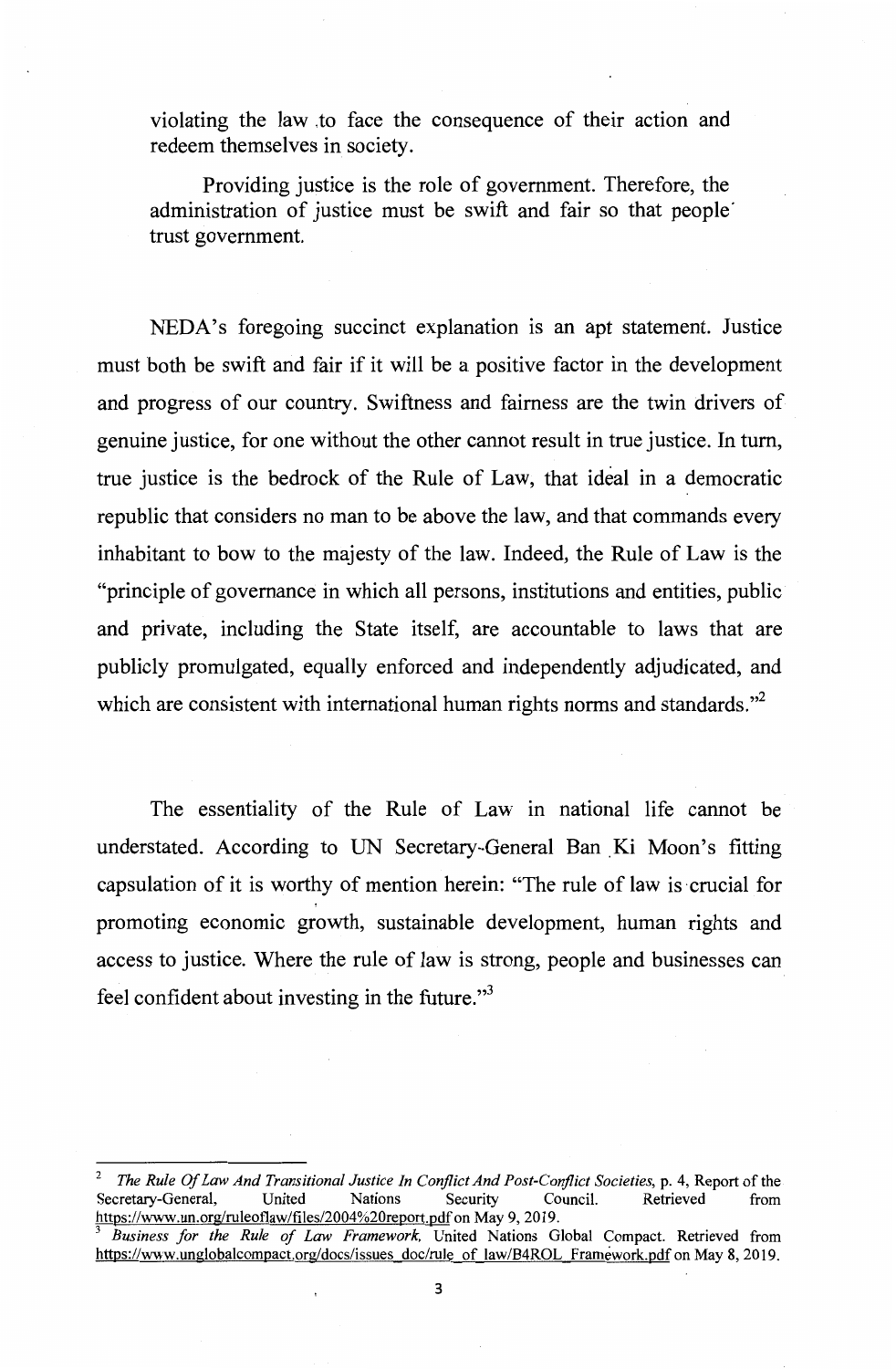Since its founding in mid-1901, the Supreme Court has constantly labored, along with the lower courts, to make the administration of justice efficient and effective. I am using the word *constantly* here because its efforts have sometimes fallen short in the eyes of many but yet it has never stopped or wavered. Its long history details the efforts and frustrations, revealing a tenacity for reforms that, was not easily cowed by failures. Those of us who work in the Philippine Judiciary accept that we need to ceaselessly strive to keep on adopting reforms because only thereby will we ensure the stability of the judicial system.

It is my highest duty as the Chief Justice to lead the entire Judicial Branch of the Government in discharging the constitutional mission of seeing to it that court proceedings respect the people's rights to due process, speedy trial, free access to the courts, and adequate legal assistance. I will remain committed to this duty by initiating reform programs that will enhance judicial efficiency, decongest court dockets, and reduce delays until the last day that I will sit in this office.

Permit me now to focus on the initiatives undertaken by the Supreme Court to realize swift and fair justice.

**First.** The Supreme Court has been often criticized through the years for having a heavy docket. By that I mean that the workload of the Supreme Court was large. Has the Supreme Court done anything to deal· with such large workload?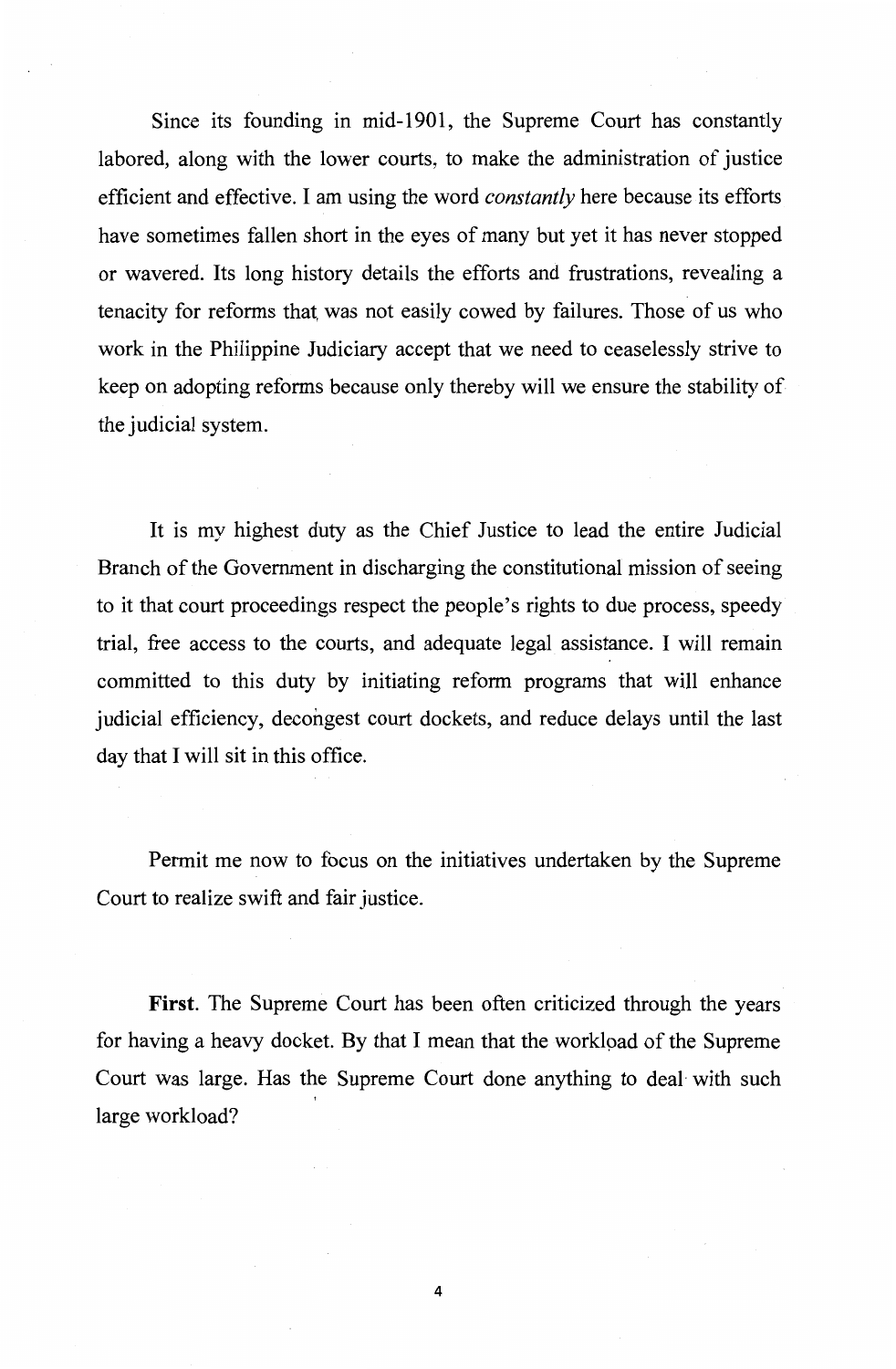Each of the 15 Members of the Supreme Court begins his or her stint with an inherited workload. How large is the inherited workload depends on how long has the immediate predecessor sat on the Supreme Court as well as on how fast said predecessor worked while on the Supreme Court. Under the Constitution, however, a Member retires before reaching 70 years. By the time of the mandatory retirement, the Member has to leave the undecided cases to the new successor. Take note that some Members may sit on the Supreme Court for very short periods until their mandatory retirement because they have been appointed at an advance age, while others sit longer, like from five to even more than 10 years. While serving on the Supreme Court, every Member receives an average of 40 cases monthly for study and report. Although most of the monthly allocated cases are recommended for outright dismissal (in case of original petitions) or denial (in case of appeals), the rest of the cases will add to the existing docket of each Member. On the average, each Member may dispose of 20-40 cases monthly by means of unsigned resolutions or full length signed decisions. The consequence is that the individual Member's docket, even on the disposal ratio of 1 :1, may grow.

We have always given serious thought to the volume of our work on the Supreme Court. We continue to look for ways and means to reduce the heavy dockets brought about by the institutional causes I have mentioned.

We have also realized that most of the time many cases do not deserve to reach the Supreme Court. Thus, the unworthy cases are either dismissed or denied due course outright through unsigned resolutions *(i.e.,* the so-called minute resolutions). This has been how the Supreme Court has disposed of much of its workload. But the filings made with the Supreme Court on a monthly basis has simply bloated in .recent years, and this has been mainly attributable to the irresponsibility of litigants and their· lawyers who have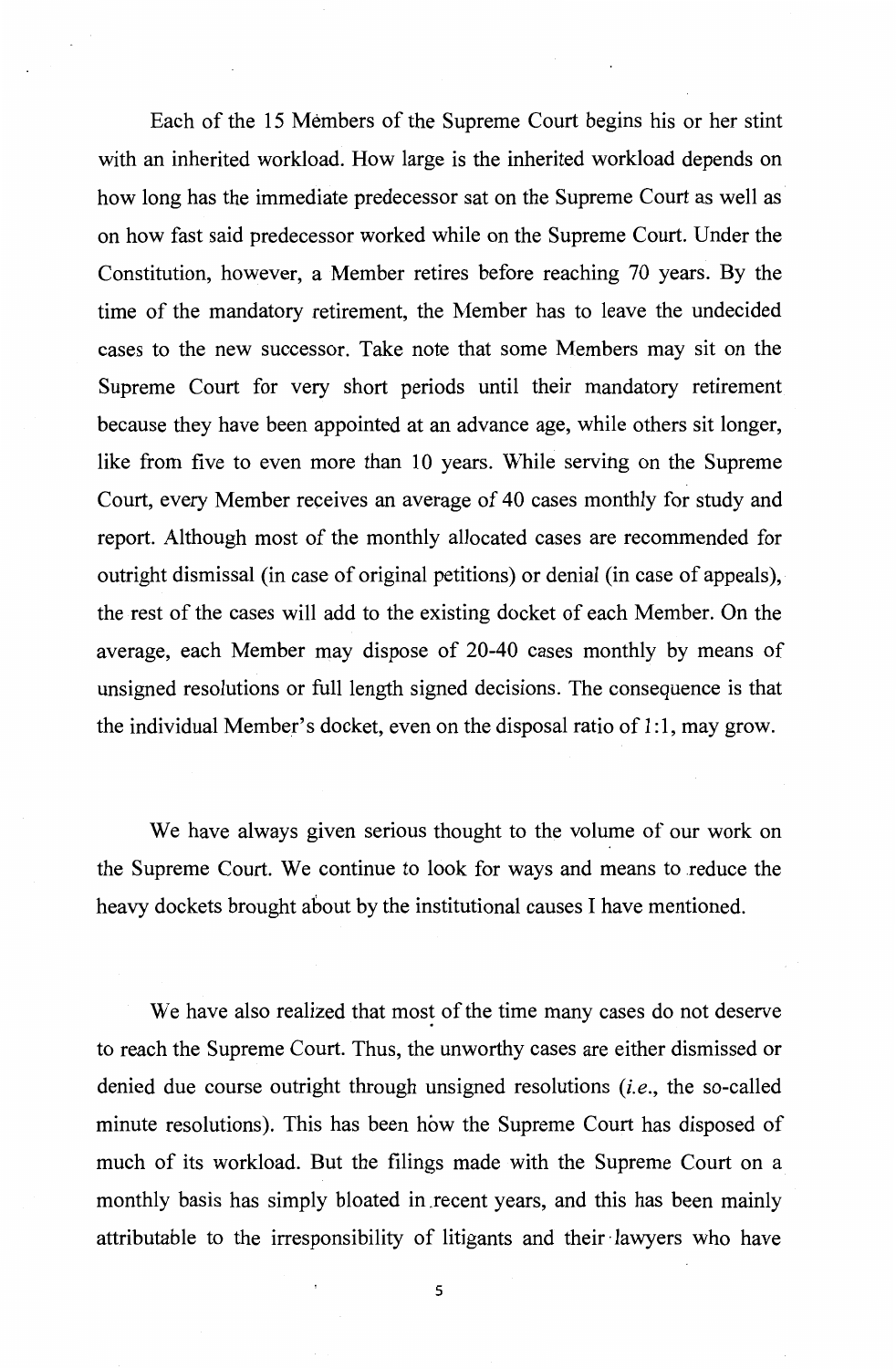ignored the warnings regularly issued against bringing clearly frivolous or unsubstantial or dilatory petitions. The time for imposing sanctions on such litigants and lawyers may soon be around the comer.

Last March 12, 2019, the Supreme Court promulgated its decision in *Gios-Samar Inc. v. The Department of Transportation and Communications*  (G.R. No. 217158) with the intention of further managing the growing volume of cases directly filed in the Supreme Court. That ruling is one good step taken by the Supreme Court because it strongly signals a resoluteness to filter out the unworthy or frivolous cases.

*Gios-Samar* involved a petition for the writ of prohibition brought directly to the Supreme Court by a taxpayer. By going directly to the Supreme Court, however, the petitioner actually by-passed the lower courts (meaning, the Regional 'Trial Court and the Court of Appeals) despite said lower courts having concurrent jurisdiction with the Supreme Court on the action for prohibition. To justify the by-pass, the petitioner cited transcendental importance of the issue presented for resolution – the stoppage of the bidding of several airport projects in the Visayas and Mindanao on constitutional grounds.

However, because the resolution of the petition for prohibition would entail the determination of disputed facts, the Supreme Court ruled that it would not entertain the petition because it was not a "trier of facts." Equally important was that the petitioner's direct filing of the petition had ignored the doctrine of the hierarchy of courts. Accordingly, the petition was dismissed by emphasizing that the doctrine of the hierarchy of courts was a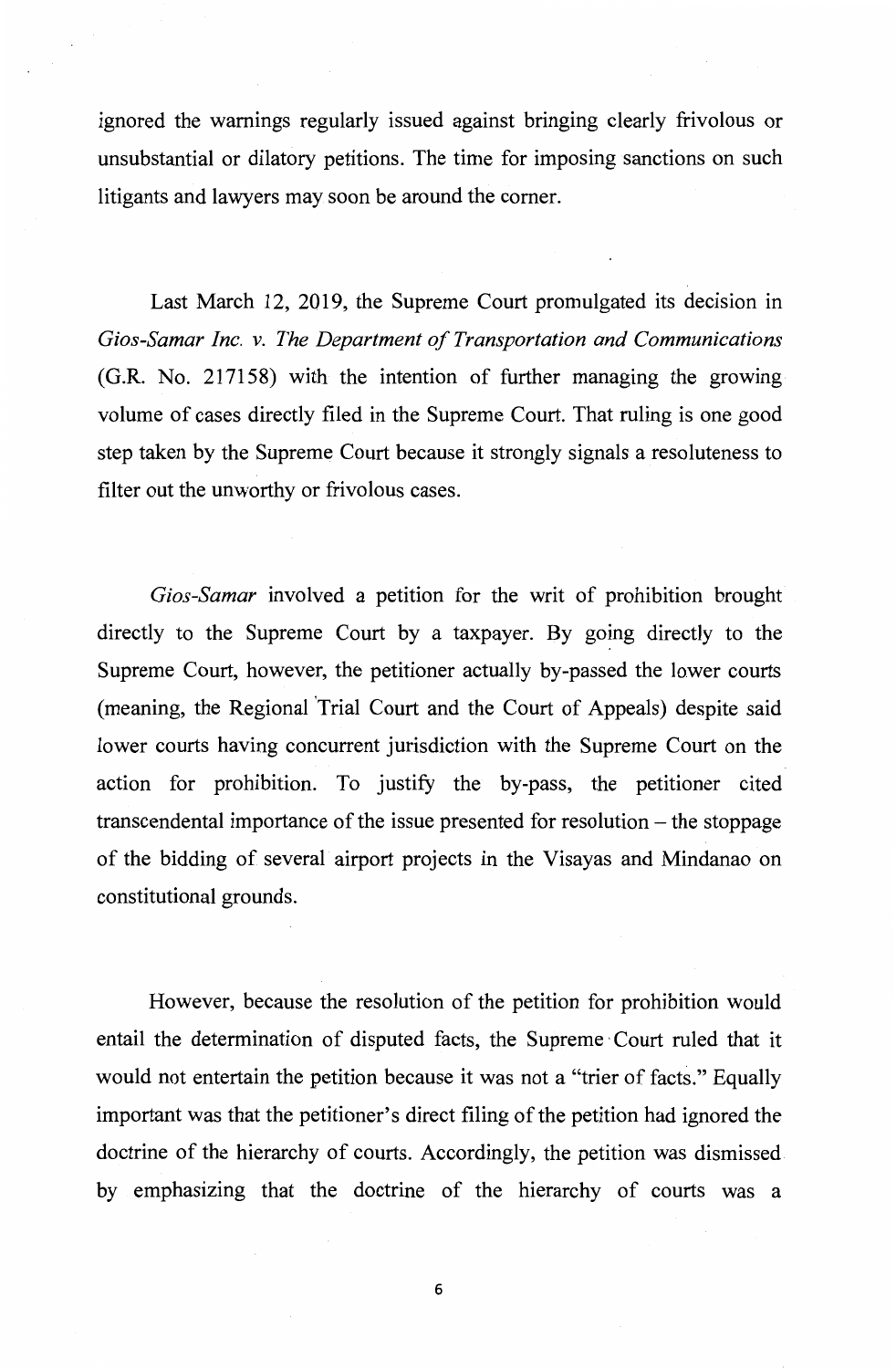"constitutional imperative" and a "filtering mechanism" that could not be ignored. The Supreme Court, through the erudite Justice Jardeleza, observed:

In fine, while this Court has original and concurrent jurisdiction with the RTC and the CA in the issuance of writs of *certiorari, prohibition, mandamus, quo warranto,* and *habeas corpus* (extraordinary writs), direct recourse to this Court is proper only to seek resolution of questions of law. Save for the single specific instance provided by the Constitution under Section 18, Article VII, cases the resolution of which depends on the determination of questions of fact cannot be brought directly before the Court because we are not a trier of facts. We are not equipped, either by structure or rule, to receive and evaluate evidence in the first instance; these are the primary functions of the lower courts or regulatory agencies. This is the *raison d'etre* behind the doctrine of hierarchy of courts. It operates as a constitutional filtering mechanism designed to enable this Court to focus on the more fundamental tasks assigned to it by the Constitution. It is a bright-line rule which cannot be brushed aside by an invocation of the transcendental importance or constitutional dimension of the issue or cause raised.

Following the promulgation of the ruling in *Gios-Samar,* all litigants and their lawyers will now have to be careful and deliberate in choosing the Supreme Court as the immediate venue for their actions. Well disguising causes as raising a constitutional question will no longer be tolerated. The ruling in *Gios-Samar* is aimed at substantially lessening the docket of the overburdened Supreme Court, and enable the faster disposition of cases. The ruling also announces the basis for the Supreme Court to be stricter in rejecting misfiled or unworthy petitions, and to be readier in sanctioning irresponsible litigants and lawyers.

**Second.** On February 26, 2019, the Supreme Court promulgated the resolution that increases the threshold amount for money claims cognizable by the Metropolitan Trial Courts (MeTCs) under the *Revised Rules of Procedure for Small Claims Cases* (Revised Rule on Small Claims) from P.300,000.00 to P.400,000.00, beginning April 1, 2019.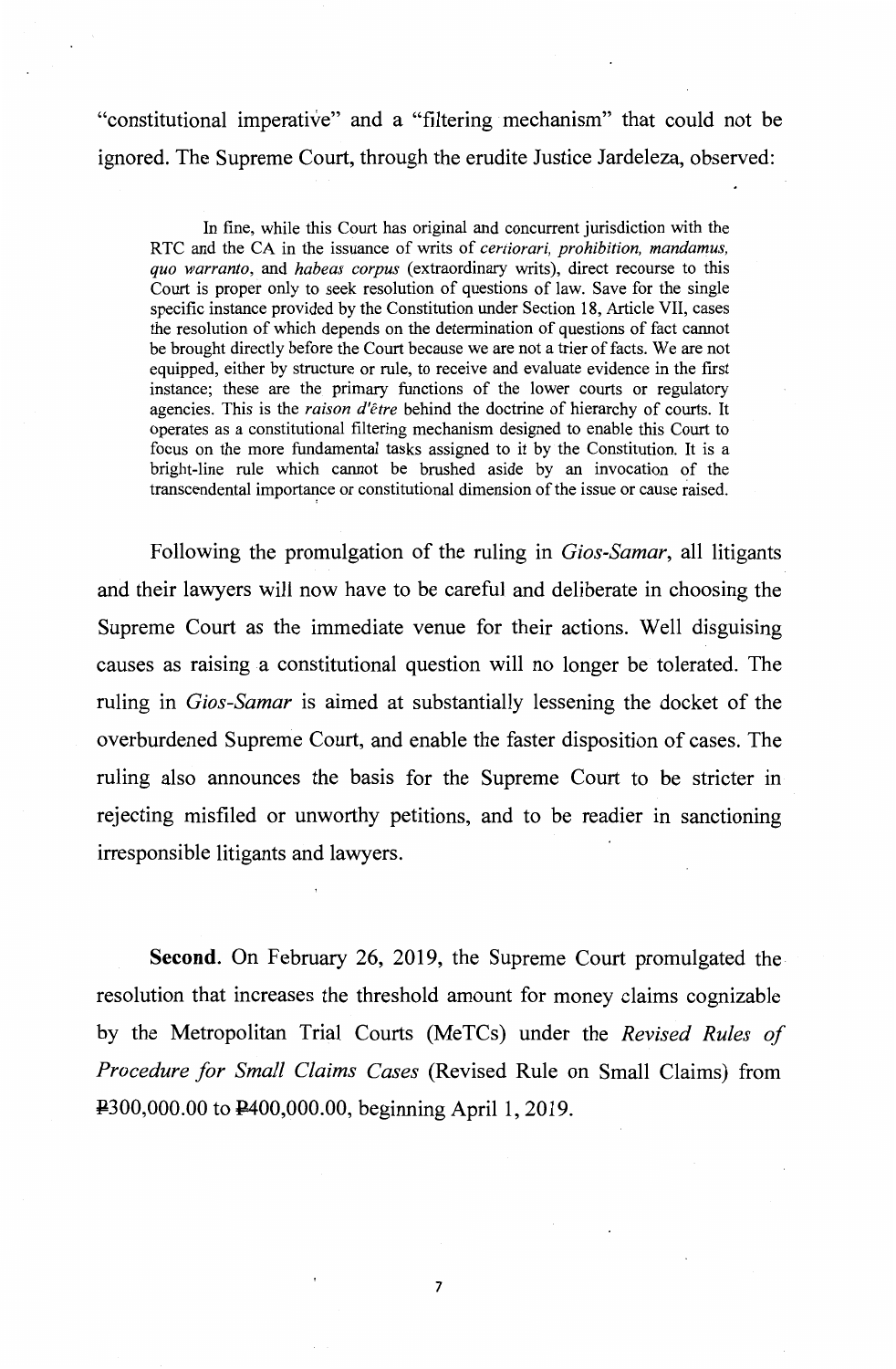To comprehend the impact of this increase, let me advert to the background of the *Rules of Procedure for Small Claims Cases,* which I will conveniently denominate the Rule on Small Claims. It was discovered from our data that a lot of cases involving purely money claims have demanded too much of the time of the lower trial courts. The congestion brought by the large number of such cases warranted the adoption of the new procedure for litigating the same. Thus came to be conceptualized the Rule on Small Claims, adopted in 2010 as the means to solve the congestion of the dockets of the first-level courts. The rule was implemented nationwide to deal with purely money claims of not more than  $\text{\textsterling}100,000.00$ , which was under the original and exclusive jurisdiction of the first-level courts, and which the trial courts had to resolve within 30 days from the filing of the claims.

Upon the implementation of the Rule on Small Claims, the number of small claims was greatly reduced. The Supreme Court saw fit to regularly raise the threshold amounts since 2010. The most recent raise was under the Revised Rule on Small Claims but this only affected the money claims in Metro Manila, where most of the claims were concentrated. It is expected that the country's ranking in the World Bank's "Ease of Doing Business Report" will improve because of this reform.

**Third.** Funded by our development partner, the American Bar Association-Rule of Law Initiative (ABA-ROLI), the program called Judicial Strengthening to Improve Court Effectiveness (JUSTICE Program) has been launched as a reform initiative designed to enhance court efficiency, transparency, and accountability through an automation system that replaces manual court processes.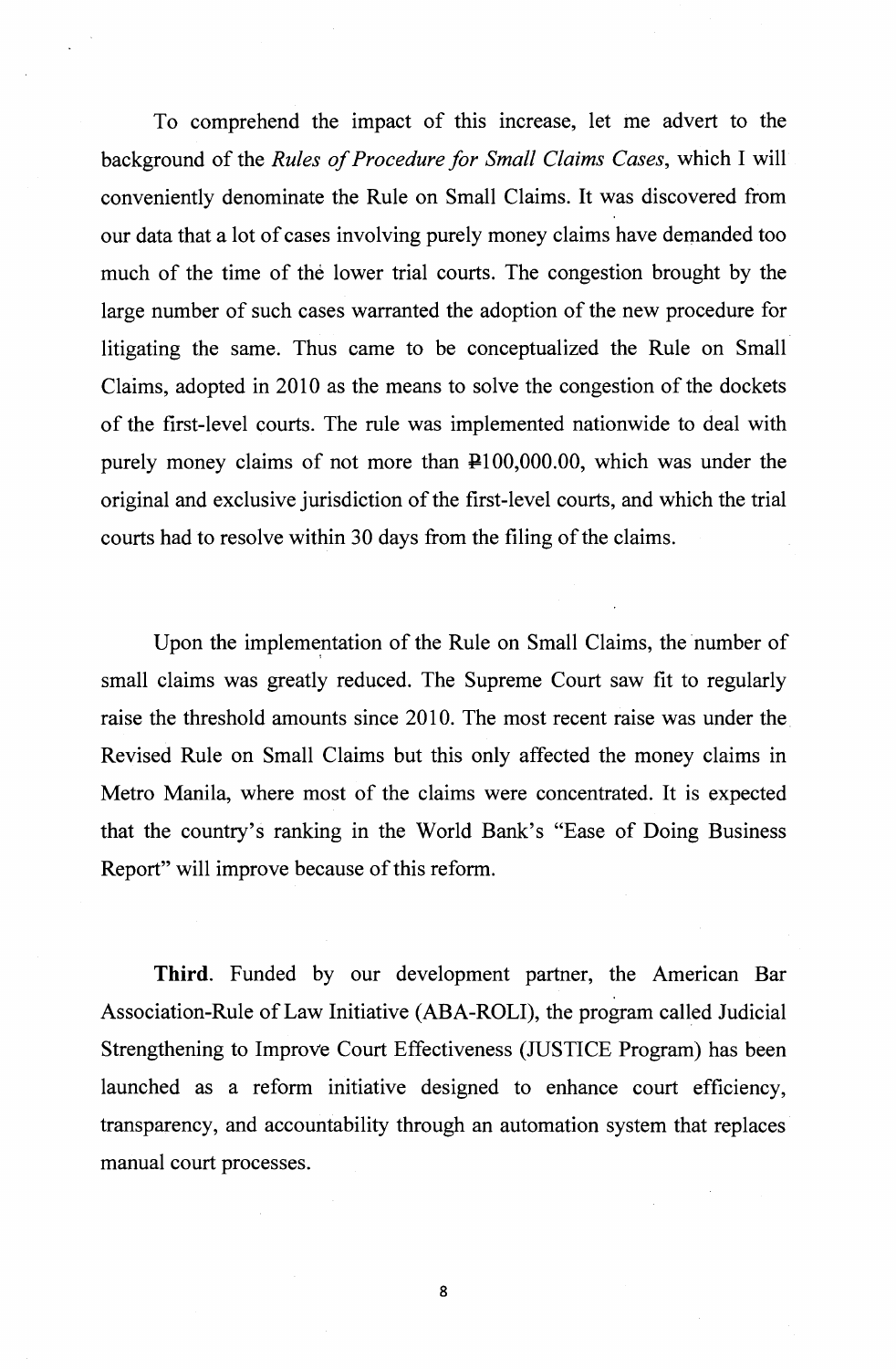The JUSTICE Program has included the Electronic Courts System (e-Courts System), an electronic case management system that allows judges and their court personnel to easily monitor, manage, and process their cases. The e-Courts System also allows our court officials to monitor the performance of the lower courts under their supervision. Key components of the e-Courts System are the e-Raffle (or the electronic raffling of cases) to handle the assignment or allocation of court cases among several judges; automated hearing system; encoding of all information on cases of the e-Courts System; automated availability of information on the status of cases that the public may access through computers installed in public kiosks located in all e-Court-enabled courthouses; and the use of templates of courtissued forms.

The e-Courts System was piloted in Quezon City in 2012, and has since been deployed in 249 second-level courts and 95 first-level courts (or a total of 343 courts nationwide).

**Fourth.** Also under the JUSTICE Program are the adoption and implementation of the *Revised Guidelines on Continuous Trial of Criminal Cases* (Revised Guidelines) effective on September 1, 2017 after the Revised Guidelines was piloted in 54 trial courts within Metro Manila.

The Revised Guidelines prohibits litigants from seeking delays through motions for postponement except on exceptional grounds. Since its implementation, the Revised Guidelines has yielded improved compliance rates in the various stages of arraignment, pre-trial, trial and promulgation of the judgment. The trials in many drugs cases are now being completed and resolved inside of from two to 2  $\frac{1}{2}$  months from the time of filing as required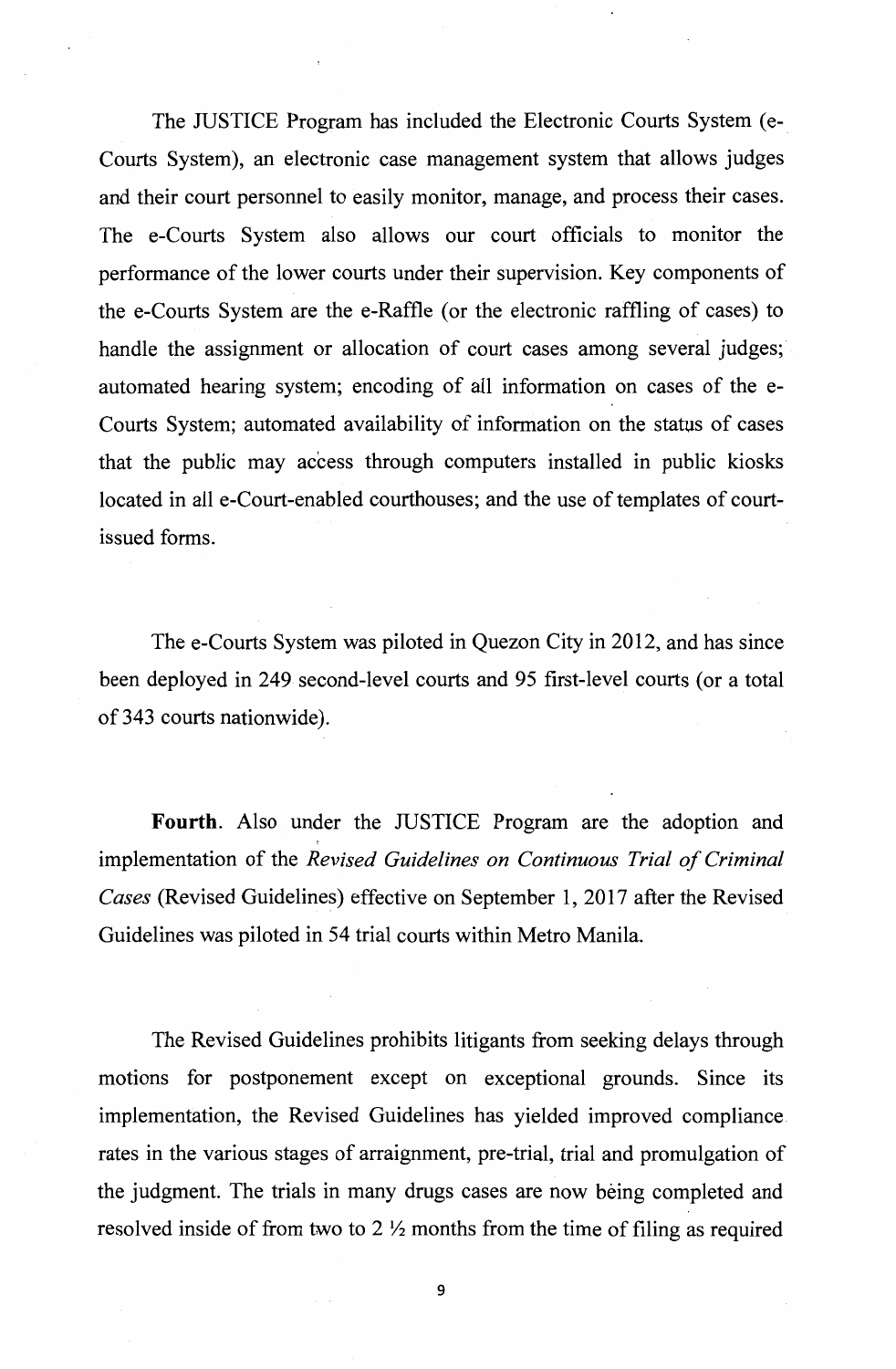under the *Comprehensive Dangerous Drugs Act;* while the trial in other criminal cases are to be completed within six months from their filing in court in accordance with the letter and spirit of the *Speedy Trial Act of*  1998.<sup>4</sup> The pertinent provisions of both laws have been incorporated in the Revised Guidelines.

**Fifth.** The next program that may be of interest to you is the constitution of the Justice Zones in different areas of the country. The constitution of the Justice Zones aims to address delay and inefficiencies in the criminal justice system of the country, and thereby free the trial courts for handling and deciding other cases.

Prior to the constitution of the Justice Zones, the three important pillars of the criminal justice system operated independently and separately from each other. The pillars of the criminal justice system are the Judiciary, under the leadership of the Supreme Court; the Department of Justice (DOJ), under whose umbrella are the National Prosecution Service, the Public Attorney's Office, the Probation Office, the Philippine National Police, the National Bureau of Investigation, and other related offices and agencies; and the Department of Interior and Local Government (DILG), which includes the Bureau of Jail Management and Penology and the local government units (LGUs). In most areas of the country, the courts, the DOJ and the DILG often approached the criminal cases without coordination, a situation that did not bring about ideal and speedy results.

<sup>4</sup> Republic Act No. 8493 entitled *An Act To Ensure A Speedy Trial of All Criminal Cases before the Sandiganbayan, Regional Trial Court, Metropolitan Trial Court, Municipal Trial Court, and Municipal Circuit Trial Court, Appropriating Funds Therefor, And For Other Purposes,* which was approved by Pres. Ramos on February 12, 1998.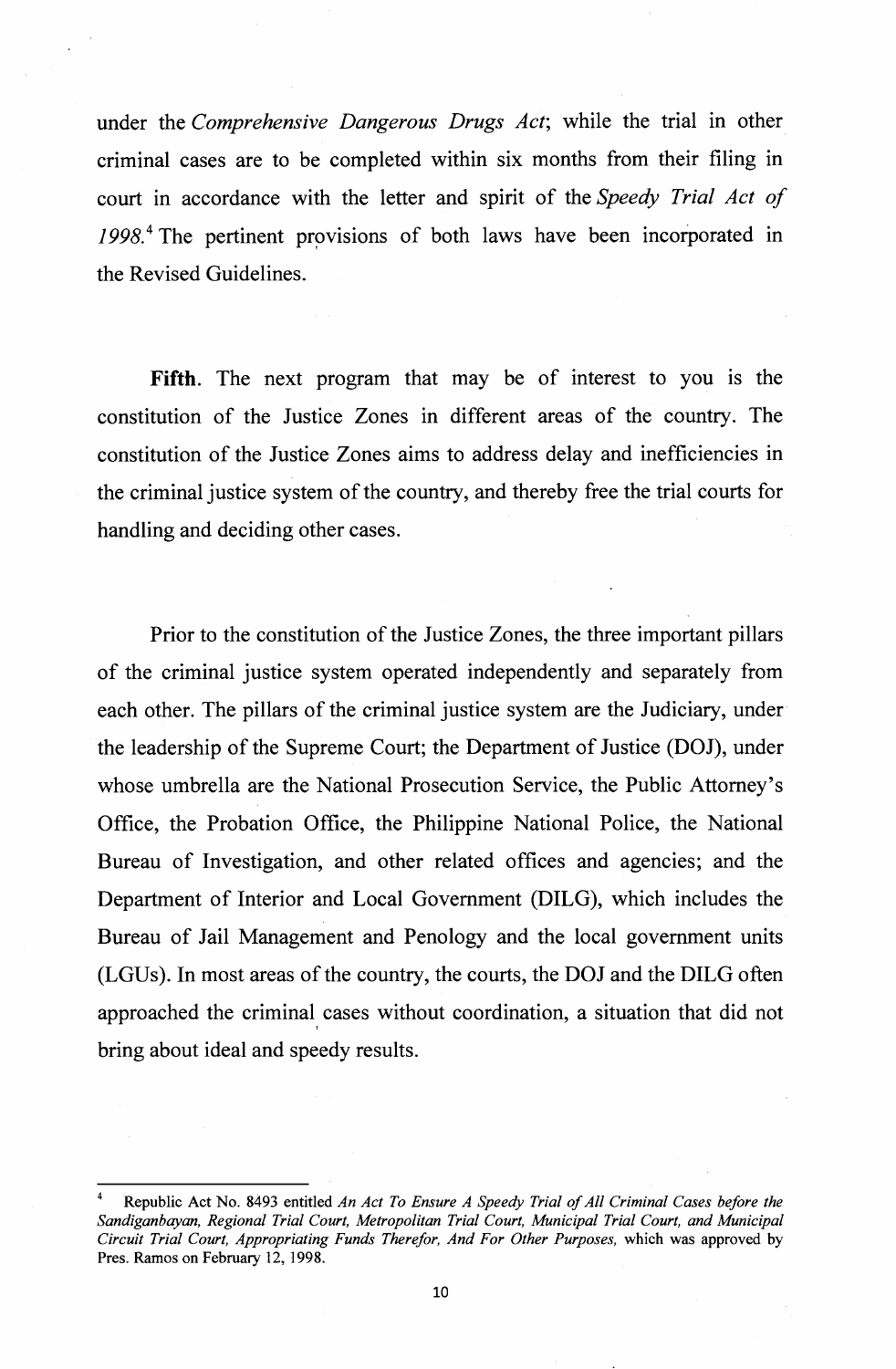In contrast, the Justice Zones bring about closer coordination among the three pillars of the criminal justice. The establishment of the Justice Zones has been supported by the Governance for Justice (GoJUST), an initiative sponsored by the European Union.

The concept of the Justice Zones is to bring an area into a zone where there is a minimum number of inter-agency coordinative reforms in the criminal justice system, such as the adoption of the e-Courts System; automated hearing systems for trial courts; e-Subpoena for the police officers who are witnesses in cases; e-Dalaw as a quick way to facilitate jail visitations; and jail decongestion. The establishment of the Justice Zones has been made possible upon the creation of the Justice Sector Coordinating Council (JSCC), a council that is made up of the Supreme Court, represented by the Chief Justice; the DOJ, represented by the Secretary of Justice; and the DILG, represented by the DILG Secretary.

There are currently four Justice Zones in the country today, namely: those in Quezon City and Cebu City, which were constituted prior to my assumption as the Chief Justice; and two that were put up during my watch as Chief Justice, specifically in Davao City, launched on March 19, 2019, and Angeles City, inaugurated on April 12, 2019. In view of the effectiveness and efficiency in the delivery of criminal justice in the Justice Zones so far constituted, the JSCC may soon consider constituting more areas as Justice Zones.

Let me now turn your attention to the four-point agenda I announced upon my assumption as the Chief Justice. The four-point agenda have a direct relation to our theme of creating a business environment suited for a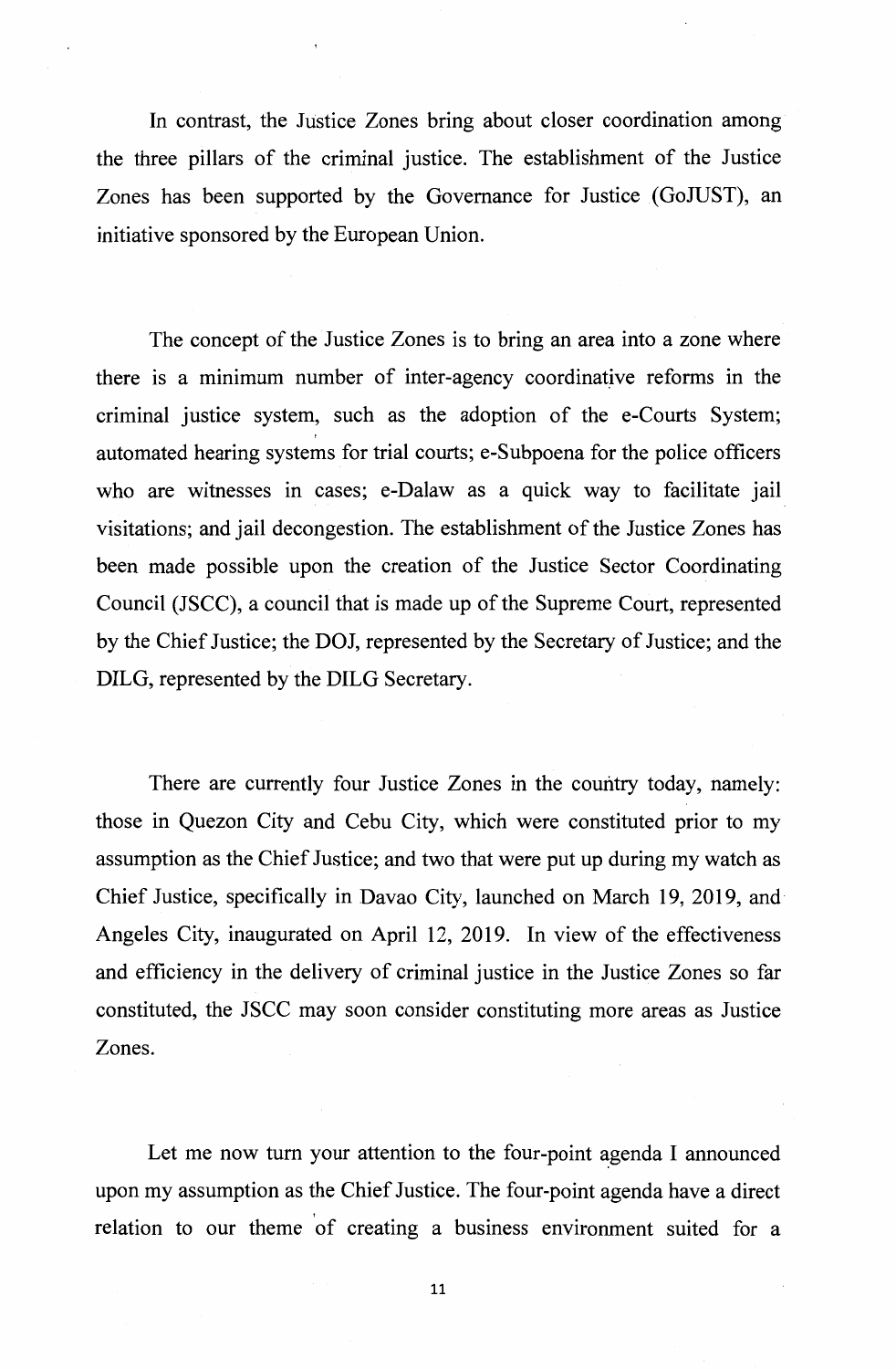competitive future. The first and second points deal with the swift administration of justice. The third and fourth ensure that justice is fair.

The first point has been to revise existing procedural rules. The daily work of the Supreme Court and all the other courts has been regulated by the body of rules of procedure known since 1940 as the *Rules of Court.* Before 1940, the various procedures were regulated by rules and guidelines provided for or stipulated in different issuances. The 1940 *Rules of Court* was understood to address the desirability of codifying the various rules of procedure for the convenience of the courts and the public, including the legal profession. Since 1940, there have been several massive revisions of the *Rules of Court,* the major ones being those made and adopted in 1964, 1985, 1989 and 1997. But the passage of time always occasions new needs that can be satisfied only through constant updating. Add to this the fast developments in technology, which is a world-wide phenomenon. The court system, to remain responsive to the Filipino public's insatiable clamor for justice, must respond to such demands only by quickly adapting to the changes.

Upon my assumption as Chief Justice, therefore, I assigned the task of heading the effort to revise the existing *Rules of Court* to our colleague, Associate Justice Diosdado M. Peralta, by naming him the Chairman of the Committee on the Revision of the Rules of Court, known in our circle as the Mother Committee because of its importance in the life and times of the country's court system. Justice Peralta has been devoting his time, expertise and energy with dedication.

Let me mention in this regard that the promulgation of the rules of procedure is one of the two more important functions and substantive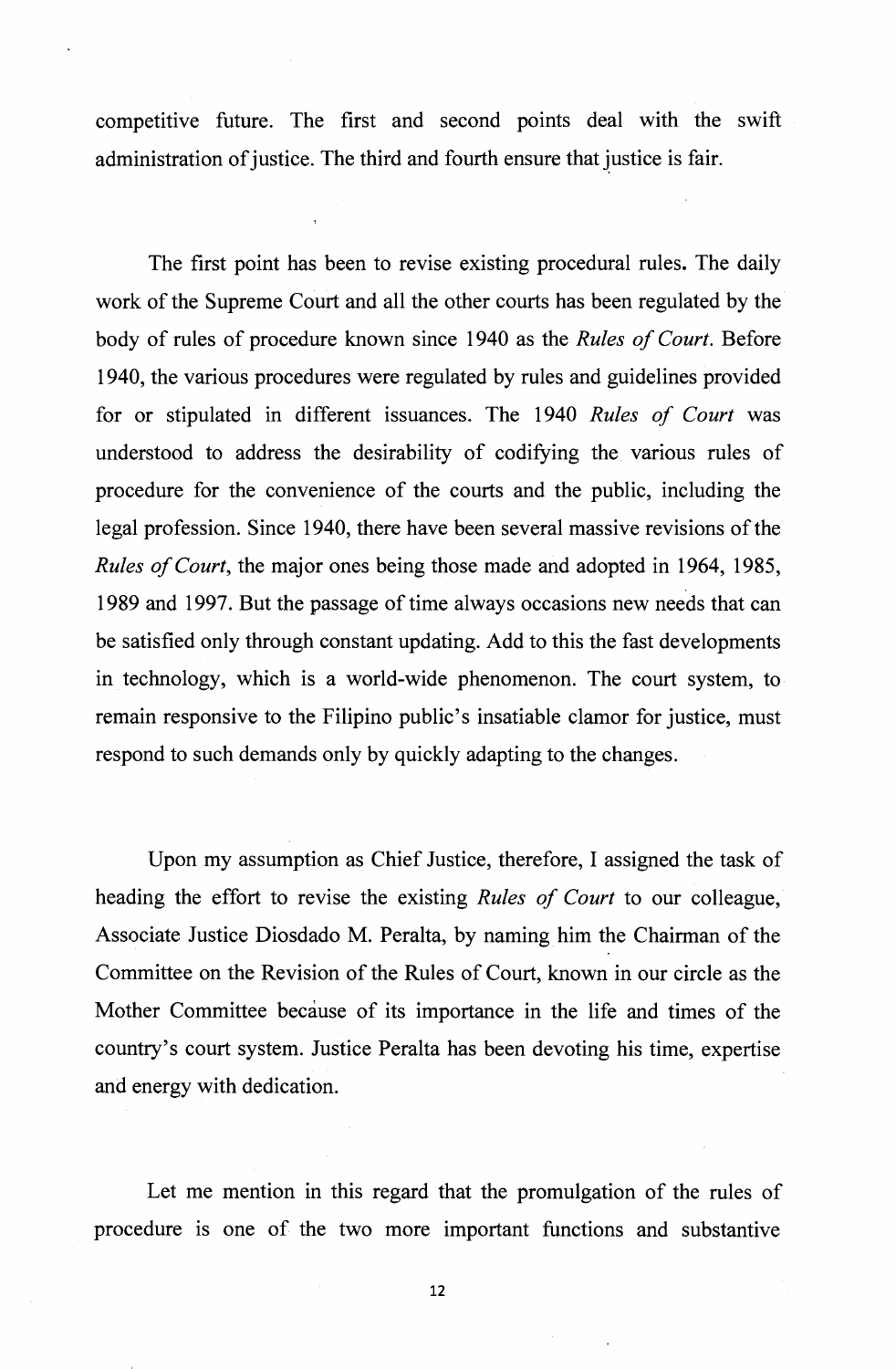responsibilities of the Supreme Court under the 1997 Constitution. I am confident that the revision work, which has proceeded in earnest, will soon give to the Supreme Court good results for deliberation and adoption, and enable us to promulgate the revised version of the rules of procedure before I bow out of active service by mid-October of this year.

The second is the enhancement of the physical infrastructure of the courts as the means to improve everyone's access to justice. I am gratified to mention that during my tenure, we have inaugurated several courthouses some of which were constructed from the ground up while others were repurposed. We have been encouraged by the commendable generosity of the LGUs, particularly the Cities of Quezon, Marikina, Valenzuela, San Pablo, Cebu, and General Santos, and the Province of Sarangani, for underwriting the projects. I cannot overemphasize the necessity of having well-equipped courthouses where our people can bring their grievances and seek justice for their causes.

The third and fourth points focus on how the Judiciary can ensure fairness in our adjudications.

The third point actually refers to the quality infrastructure for our court system. This is about the strengthening of the vetting and recruitment procedures and the expansion of the training facilities for the continuing and adequate development of our judges and personnel. The administration of justice will not be fair unless the individuals we recommend for appointment as judges and as support personnel will be well prepared by study or training to assume and discharge their sworn responsibilities. In short, the candidates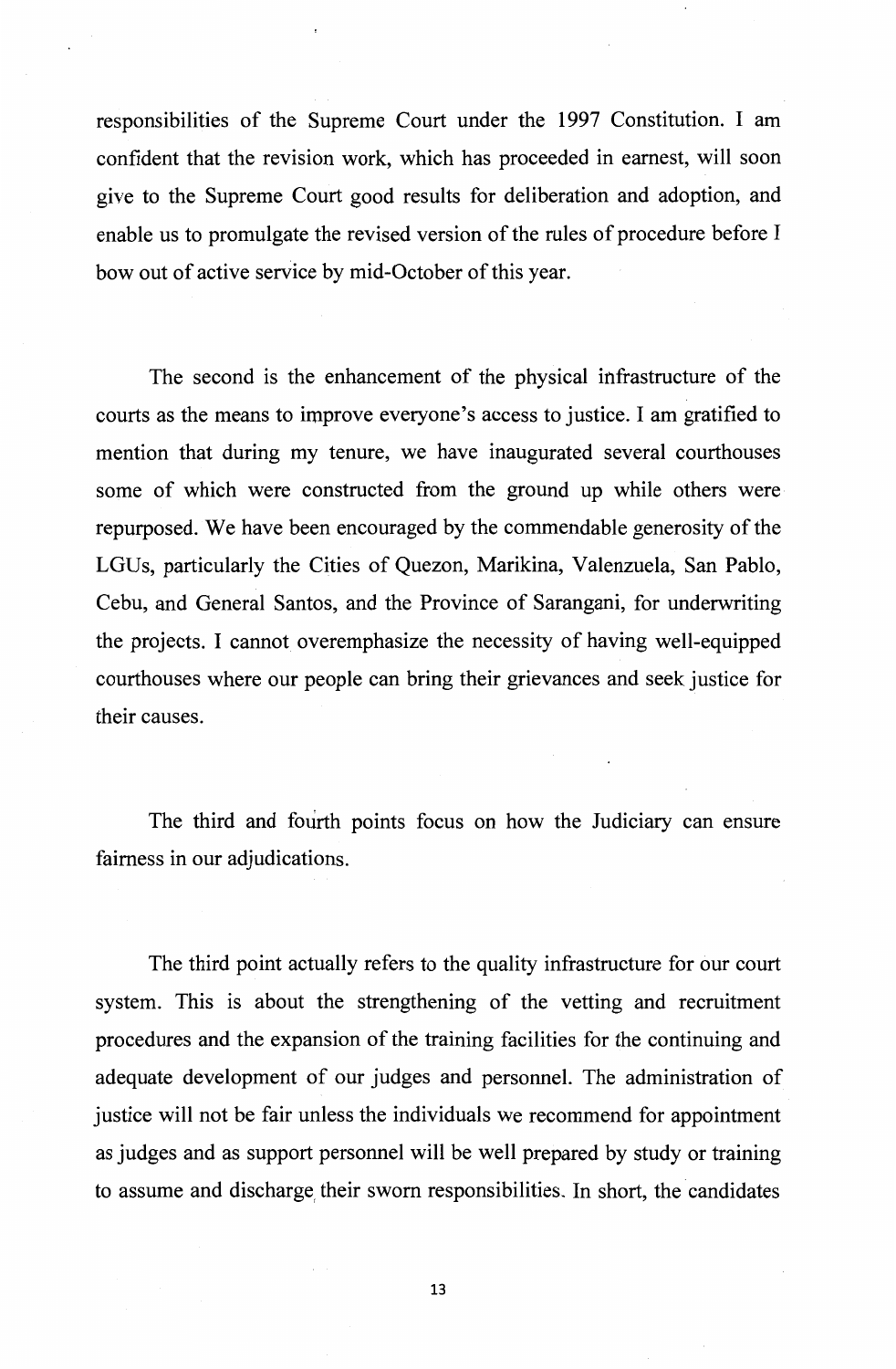for judicial and staff positions must be competent and imbued with good character and individual integrity.

The vetting and recruitment procedures for judicial positions are entrusted to the Judicial and Bar Council (JBC), which we must strengthen by expanding its capacity. We have had a noticeable increase of applications for judgeships throughout the country, and many of the applicants have good qualities as well as have become much younger, albeit lacking in experience as compared to the applicants of the past. Attribute this to the better pay now being made available by legislation.

Included as essential to the quality infrastructure of our court system is the relentless improvement of the education of our future lawyers by shifting to the experiential approach in legal education. This approach has been common in some countries, particularly in the United States of America, and has been quite successful in producing competent lawyers, and, if adopted, can be a paradigm shift. Currently, although the Supreme Court has been regulating the admission to the Bar of qualified law graduates who hurdle the yearly Bar Examinations, the Legal Education Board (LEB), a body created by law, has the responsibility to define and regulate the law curriculum implemented by the law schools. There seems to be a disconnect somewhere. Yet, the Supreme Court cannot dictate on the LEB to make the paradigm shift to the experiential approach.

As the Chief Justice, therefore, I cannot simply stand by and watch without doing anything. I have decided to call for the holding of a Legal Education Summit in July or early August of this year. This will be the first ever legal education summit to be conducted in the Philippines. In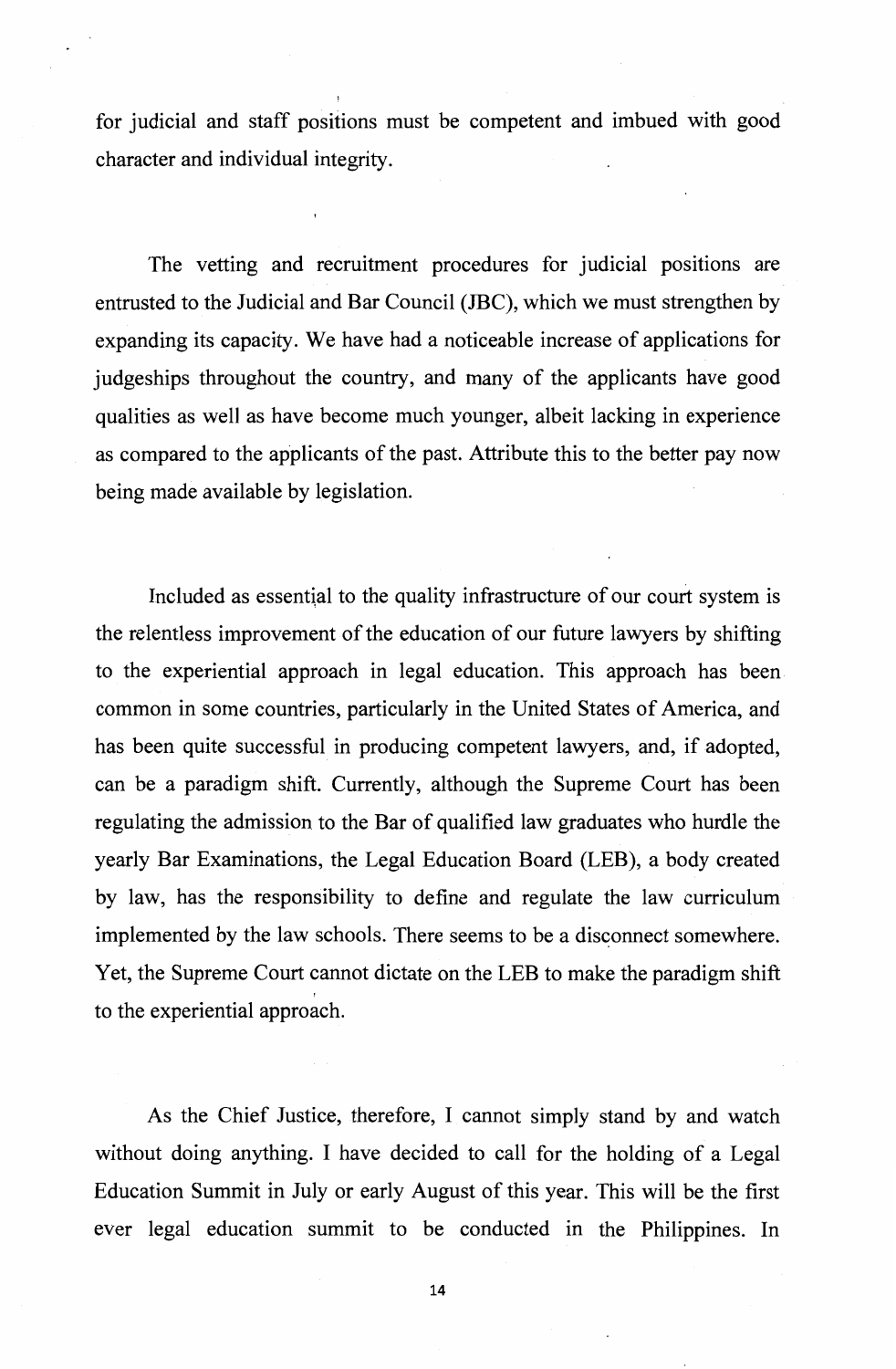preparation for the Summit, the Court has tasked Associate Justice Alexander G. Gesmundo to compose and head the organizing committee to conduct regular consultations with the various stakeholders in legal education throughout the country in order to identify the problems affecting legal education, and to learn of the ways on how to address and resolve the perceived and identified problems; and to propose measures to assist in the development of law students into practice-ready lawyers. .

The fourth has to do with instilling discipline in the ranks of the judges, their personnel, and the legal profession, and purging the Judiciary of the corrupt, the misfits and the scalawags. There is no fairness in the delivery of justice unless corruption and unfitness in all the levels of the Judiciary are eliminated.

In this regard, let me share with you relevant data available from the Office of the Court Administrator and the Office of the Bar Confidant. According to the Office ,of the Court Administrator, there were in the period of 90-days from January 1, 2019 to March 31, 2019: (a) 13 judges who were fined, reprimanded, or admonished; (b) 38 court employees who were either admonished, fined, reprimanded, had benefits forfeited, or suspended; and (c) four court employees who were dismissed for cause from the service. As for lawyers, the Supreme Court will not relent from ridding the ranks of the Integrated Bar of the misfits, the corrupt and the scalawags. Since my assumption as Chief Justice in the last week of November 2018, the Supreme Court has suspended 14 lawyers from the practice of law, fined 21, and either reprimanded, admonished, censured, or warned 14. of them. I am acknowledging that having ethical and competent members of the Bar is an ' imperative that we cannot ignore.